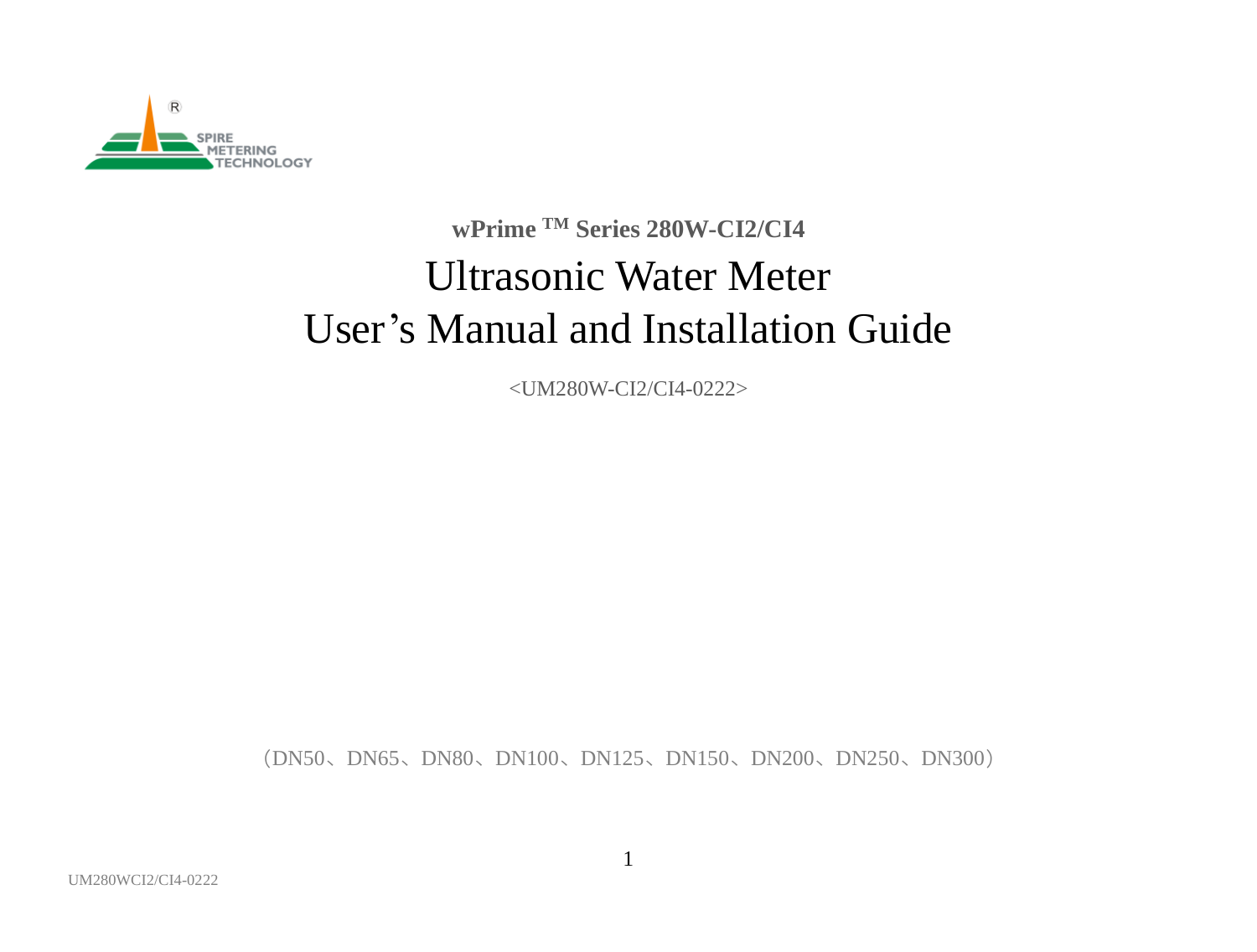### **I. General**

The wPrime Series 280W-CI is a metering instrument to continuously measure, record and display volume of water flowing through sensors by use of ultrasonic time difference methodology.

Please read this manual carefully before use, in order to achieve best meter performance.

Features:

- $\Diamond$  Not affected by impurities, chemicals, and magnetic materials in medium.
- $\Diamond$  No moving parts in the measuring mechanism, free from wear and tear, and accuracy does not degrade over the life of the meter.
- $\Diamond$  Ability to mount horizontally or vertically.
- $\Diamond$  Low pressure drop.
- $\Diamond$  Utilizes German-made time measurement chip GP22 that achieves accuracy of 22 psec.

### **II. Composition**

The meter is composed of flow sensor, calculator, pipe fittings, etc., detailed as follows.

DN50-DN300 Ultrasonic Water Meter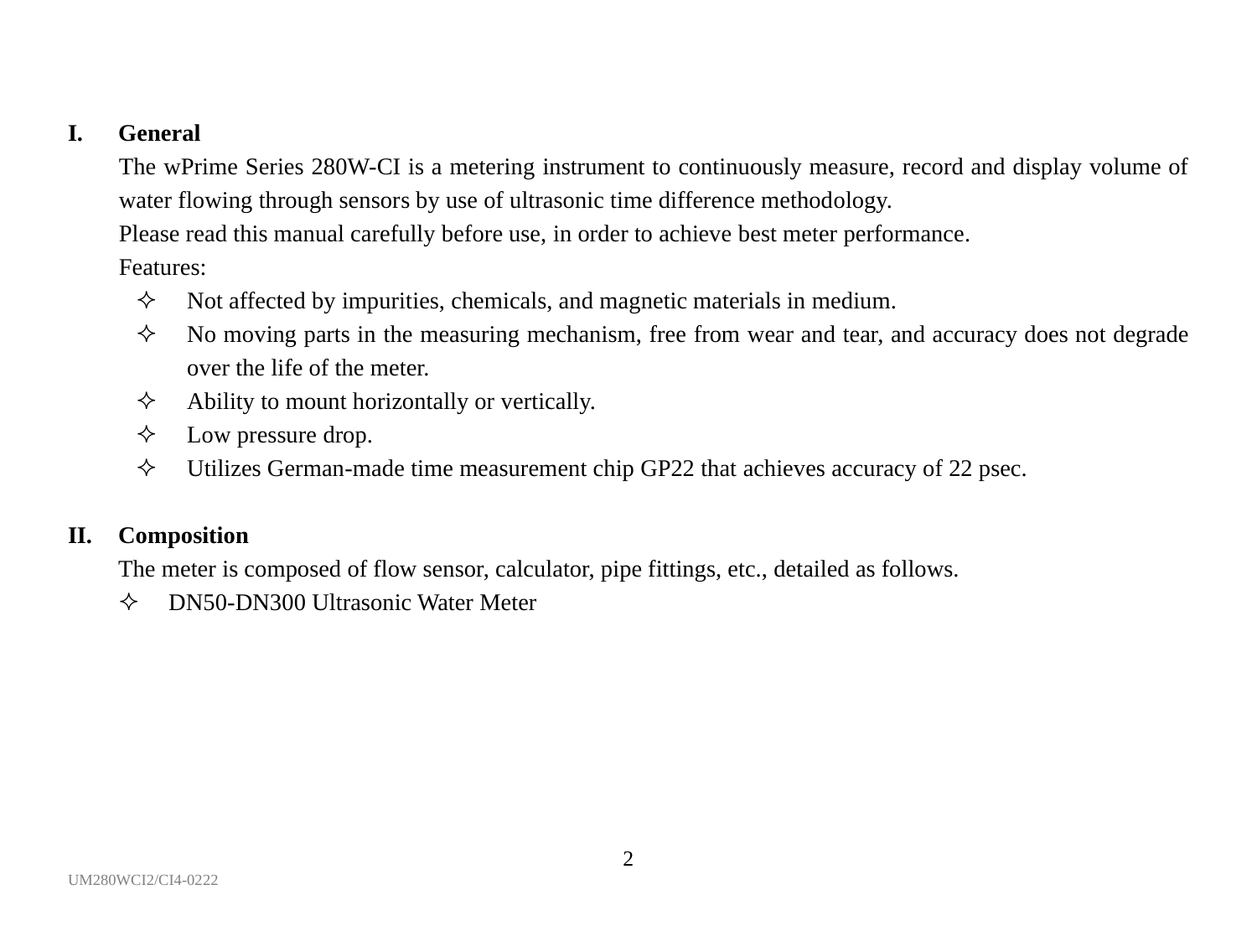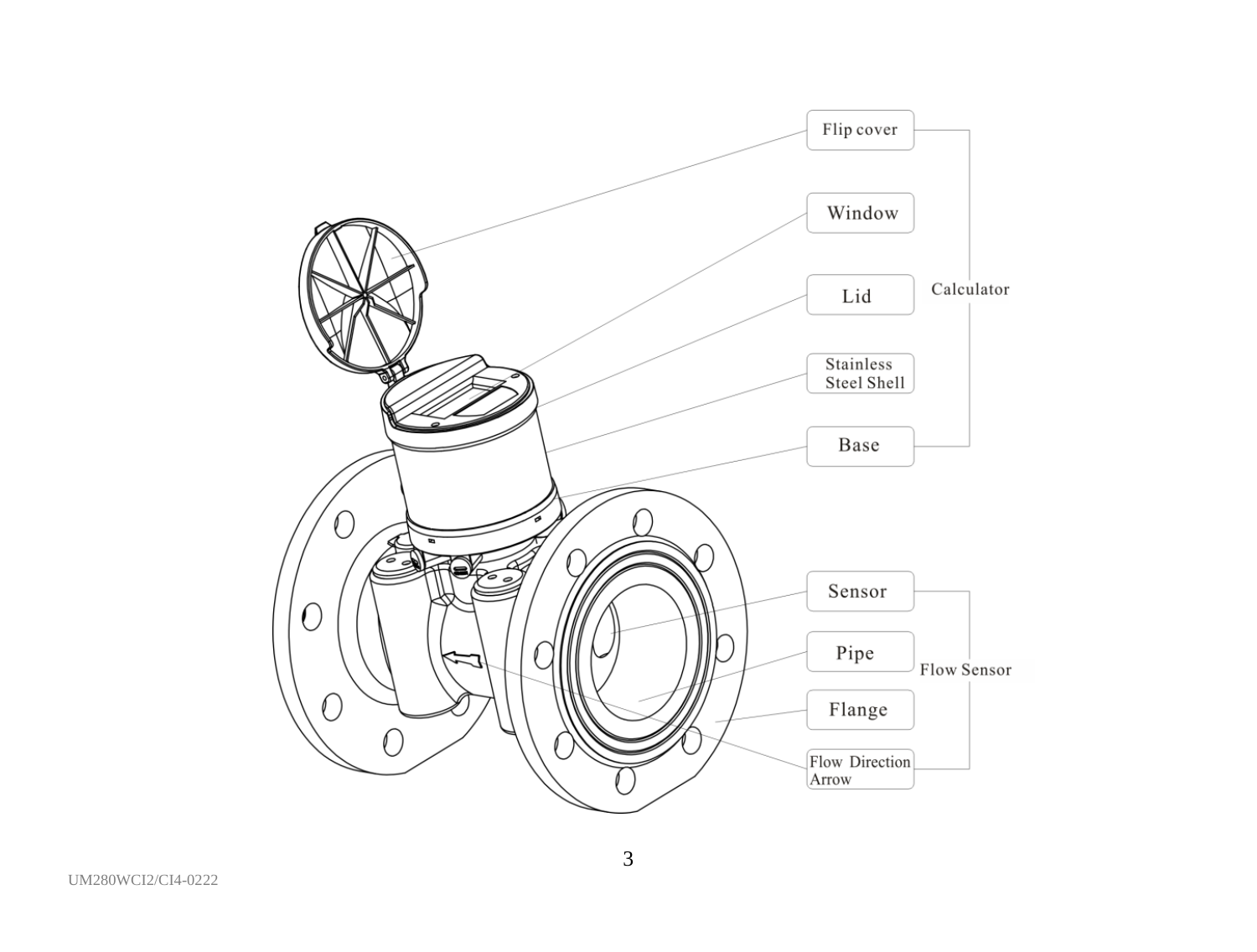#### **III. Display Functions**

wPrime TM Series 280W-CI2/CI4 Ultrasonic Water Meter has two main display interfaces:

- User Interface (A1 Interface):
- $\diamond$  Testing Interface (A2 Interface):

Their respective display contents and switch mode between interfaces are shown as follows:

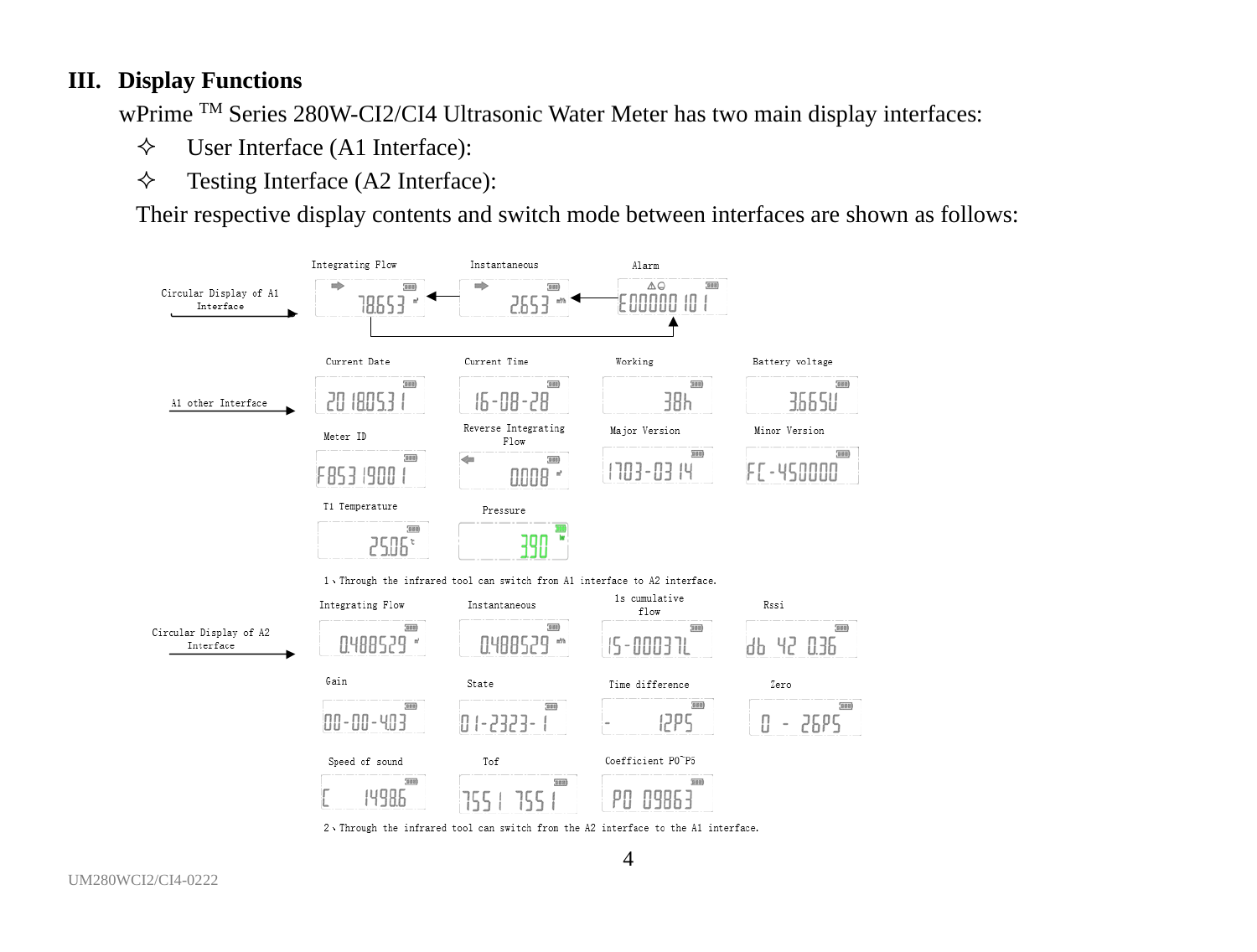*Note: 1. At 00:00:00, it will automatically jump from the A2 interface to the A1 interface for cyclic display. 2. The display interface of the meter is subject to change for customization or upgrading.*

- **IV. Technical Parameters**
	- $\diamond$  DN50-DN300 technical parameters

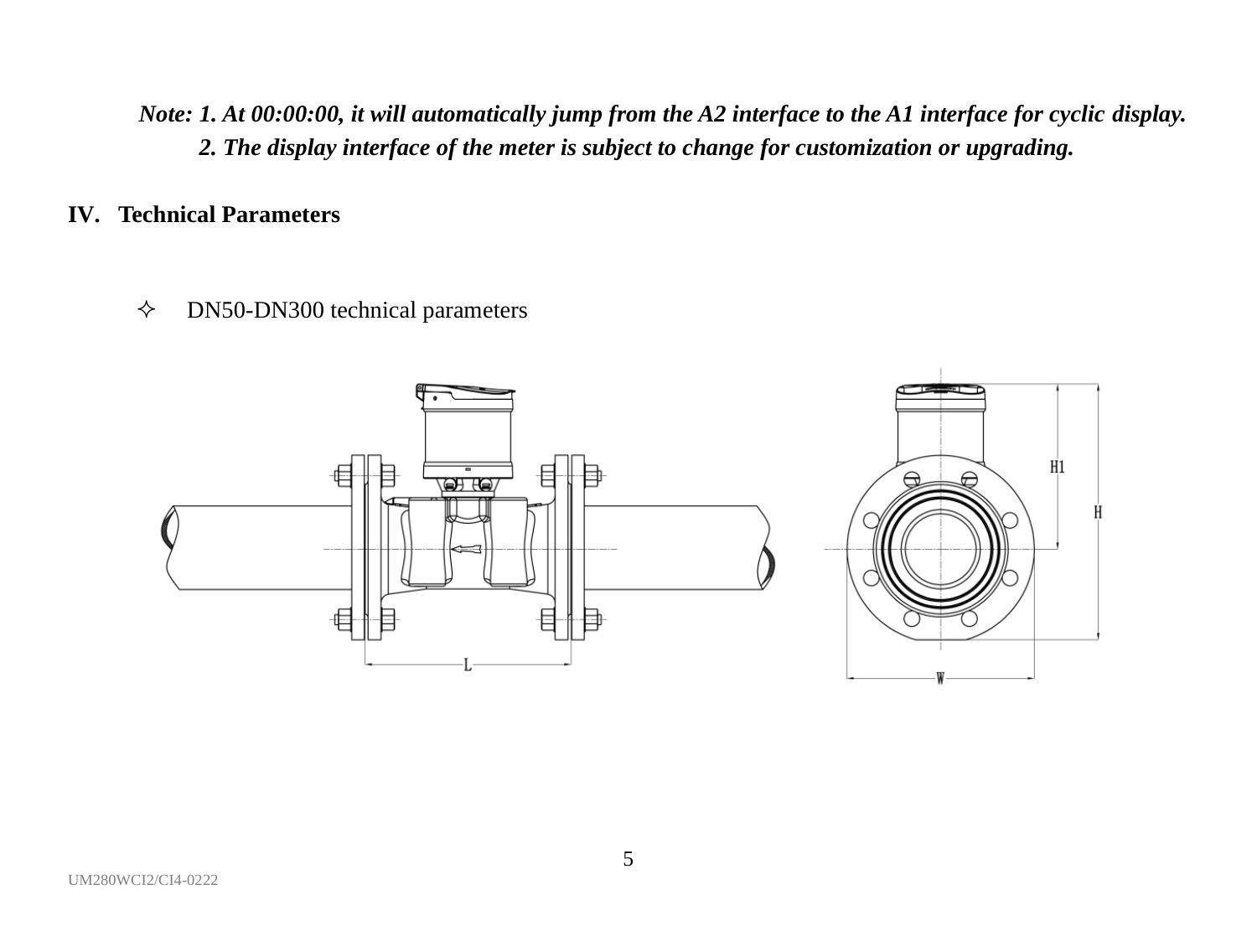| <b>Nominal Diameter</b>                  |    |                 | <b>DN50</b>                            | <b>DN65</b>              | <b>DN80</b>                            | <b>DN100</b> | <b>DN125</b>           | <b>DN150</b>                  | <b>DN200</b> | <b>DN250</b> | <b>DN300</b> |  |
|------------------------------------------|----|-----------------|----------------------------------------|--------------------------|----------------------------------------|--------------|------------------------|-------------------------------|--------------|--------------|--------------|--|
|                                          | L  |                 | 200                                    | 200                      | 225                                    | 250          | 250                    | 300                           | 350          | 450          | 500          |  |
| Dimension                                | W  |                 | 165                                    | 182                      | 201                                    | 221          | 245                    | 284                           | 340          | 404          | 460          |  |
| S                                        | H1 |                 | 224                                    | 229                      | 231                                    | 235          | 257                    | 254                           | 273          | 327          | 345          |  |
|                                          | H  |                 | 300                                    | 310                      | 320                                    | 335          | 370                    | 385                           | 434          | 530          | 575          |  |
| Nominal Flow (m <sup>3</sup> /h)         |    |                 | 25                                     | 40                       | 63                                     | 100          | 160                    | 250                           | 400          | 630          | 1000         |  |
| <b>Transitional Flow</b><br>$Q_2(m^3/h)$ |    |                 | 0.16                                   | 0.25                     | 0.4                                    | 0.64         | 1                      | 1.6                           | 2.56         | 4            | 6.4          |  |
| Min Flow Rate $Q_1$<br>$(m^3/h)$         |    |                 | 0.1                                    | 0.16                     | 0.25                                   | 0.4          | 0.64                   | 1                             | 1.6          | 2.56         | 4            |  |
| Sound Path                               |    |                 |                                        | Dual-path                |                                        |              | Quad-path              |                               |              |              |              |  |
| Pipe Joint                               |    |                 |                                        |                          | Flange (Default: DIN)                  |              |                        |                               |              |              |              |  |
| $\overline{2}$<br><b>Accuracy Class</b>  |    |                 | Environmental<br><b>Severity Class</b> |                          | $\mathcal{C}$                          |              | Environmental<br>Class | A or B                        |              |              |              |  |
| Range                                    |    | $Q_3/Q_1 = 250$ |                                        | Electromagnetic<br>Class |                                        | $E$ I        |                        | <b>Pressure Loss</b><br>Class | $\Delta p63$ |              |              |  |
| <b>Pressure Class</b>                    |    |                 | <b>MAP16, MAP10</b>                    |                          | Flow Field<br><b>Sensitivity Class</b> |              | U5/D3                  | Temperature<br>Class          |              | T30, T50     |              |  |

*Note: The above technical parameters are subject to change for customization.*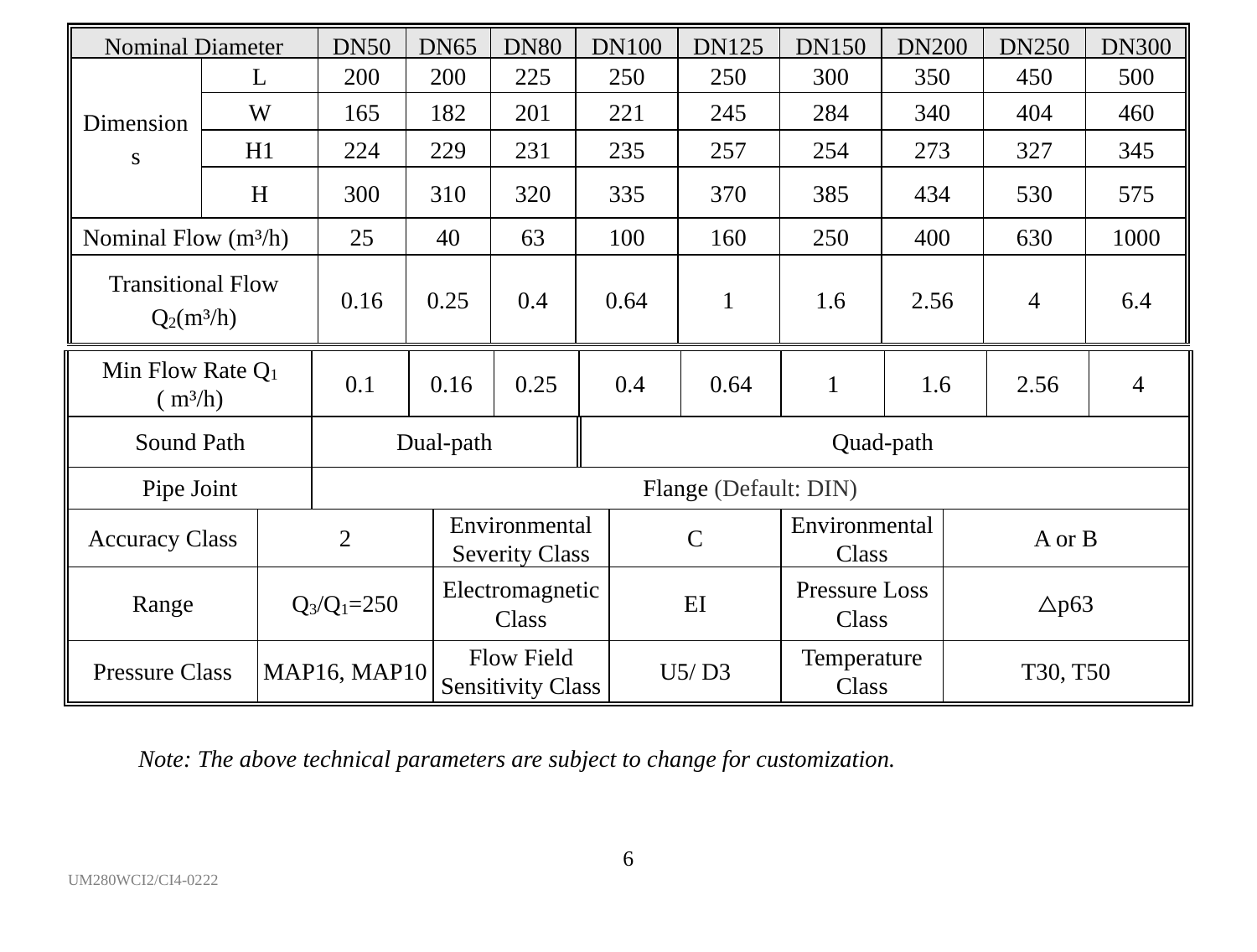## **V. Order Specifications**

wPrime TM Series 280W-CI2/CI4 Ultrasonic Water Meter:

| $280W - C12 -$                      |                                                   |   |   |   |   |                               |
|-------------------------------------|---------------------------------------------------|---|---|---|---|-------------------------------|
| <b>Meter Size</b>                   |                                                   |   |   |   |   | <b>Flange / Body Pressure</b> |
| Metric Unit System                  | English Unit System                               |   |   |   | 0 | DIN Flange / PN16 (Default)   |
| <b>DN50</b>                         | IN <sub>2</sub>                                   |   |   |   | 1 | ANSI Flange* / RF150#         |
| <b>DN65</b>                         | IN2.5                                             |   |   |   |   |                               |
| <b>DN80</b>                         | IN3                                               |   |   |   |   | <b>Dynamic Range</b>          |
| <b>DN100</b>                        | IN <sub>4</sub>                                   |   |   | в |   | 250 (Default)                 |
| <b>DN125</b>                        | IN <sub>5</sub>                                   |   |   |   |   |                               |
| <b>DN150</b>                        | IN <sub>6</sub>                                   |   |   |   |   | <b>Sensor Body Material</b>   |
| <b>DN200</b>                        | IN <sub>8</sub>                                   |   | 1 |   |   | Ductile Iron                  |
|                                     | <b>Communication Interface</b>                    |   |   |   |   |                               |
| Serial TTL (Default)                |                                                   | 0 |   |   |   |                               |
| M-Bus                               |                                                   | 1 |   |   |   |                               |
| RS485 / Modbus                      |                                                   | 8 |   |   |   |                               |
|                                     | Dual Pulse (dry contact, requires 9-12 VDC power) | A |   |   |   |                               |
| RS485 / Modbus + 4~20mA             |                                                   | 9 |   |   |   |                               |
| $280W - C14 -$<br><b>Meter Size</b> |                                                   |   |   |   |   | <b>Flange / Body Pressure</b> |
| Metric Unit System                  | <b>English Unit System</b>                        |   |   |   | 0 | DIN Flange / PN16 (Default)   |

| 280W - CI4 -       |                            |   |                |   |   |                                                   |
|--------------------|----------------------------|---|----------------|---|---|---------------------------------------------------|
| <b>Meter Size</b>  |                            |   |                |   |   | <b>Flange / Body Pressure</b>                     |
| Metric Unit System | <b>English Unit System</b> |   |                |   | 0 | DIN Flange / PN16 (Default)                       |
| <b>DN50</b>        | IN2                        |   |                |   | 1 | ANSI Flange* / RF150#                             |
| <b>DN65</b>        | <b>IN2.5</b>               |   |                |   |   |                                                   |
| <b>DN80</b>        | IN <sub>3</sub>            |   |                |   |   | <b>Dynamic Range</b>                              |
| <b>DN100</b>       | IN <sub>4</sub>            |   |                | в |   | 250 (Default)                                     |
| <b>DN125</b>       | IN <sub>5</sub>            |   |                | E |   | 500                                               |
| <b>DN150</b>       | IN <sub>6</sub>            |   |                |   |   |                                                   |
| <b>DN200</b>       | IN <sub>8</sub>            |   |                |   |   | <b>Sensor Body Material</b>                       |
| <b>DN250</b>       | <b>IN10</b>                |   | 1              |   |   | Ductile Iron (DN200 and below)                    |
| <b>DN300</b>       | <b>IN12</b>                |   | $\overline{2}$ |   |   | Carbon Steel (DN250 and above)                    |
| <b>DN350</b>       | <b>IN14</b>                |   |                |   |   |                                                   |
| <b>DN400</b>       | <b>IN16</b>                |   |                |   |   | <b>Communication Interface</b>                    |
| <b>DN450</b>       | <b>IN18</b>                | 0 |                |   |   | Serial TTL (Default)                              |
| <b>DN500</b>       | <b>IN20</b>                | 1 |                |   |   | M-Bus                                             |
| <b>DN600</b>       | <b>IN24</b>                | 8 |                |   |   | RS485 / Modbus                                    |
|                    |                            | A |                |   |   | Dual Pulse (dry contact, requires 9~12 VDC power) |
| <b>SALARAS</b>     |                            | 9 |                |   |   | RS485 / Modbus + 4~20mA                           |

#### \*Note:

. The actual outer diameter and thickness of the water meter flange are slightly smaller than the ANSI flange standard.

All other parameters of the flange comply with the ANSI standard.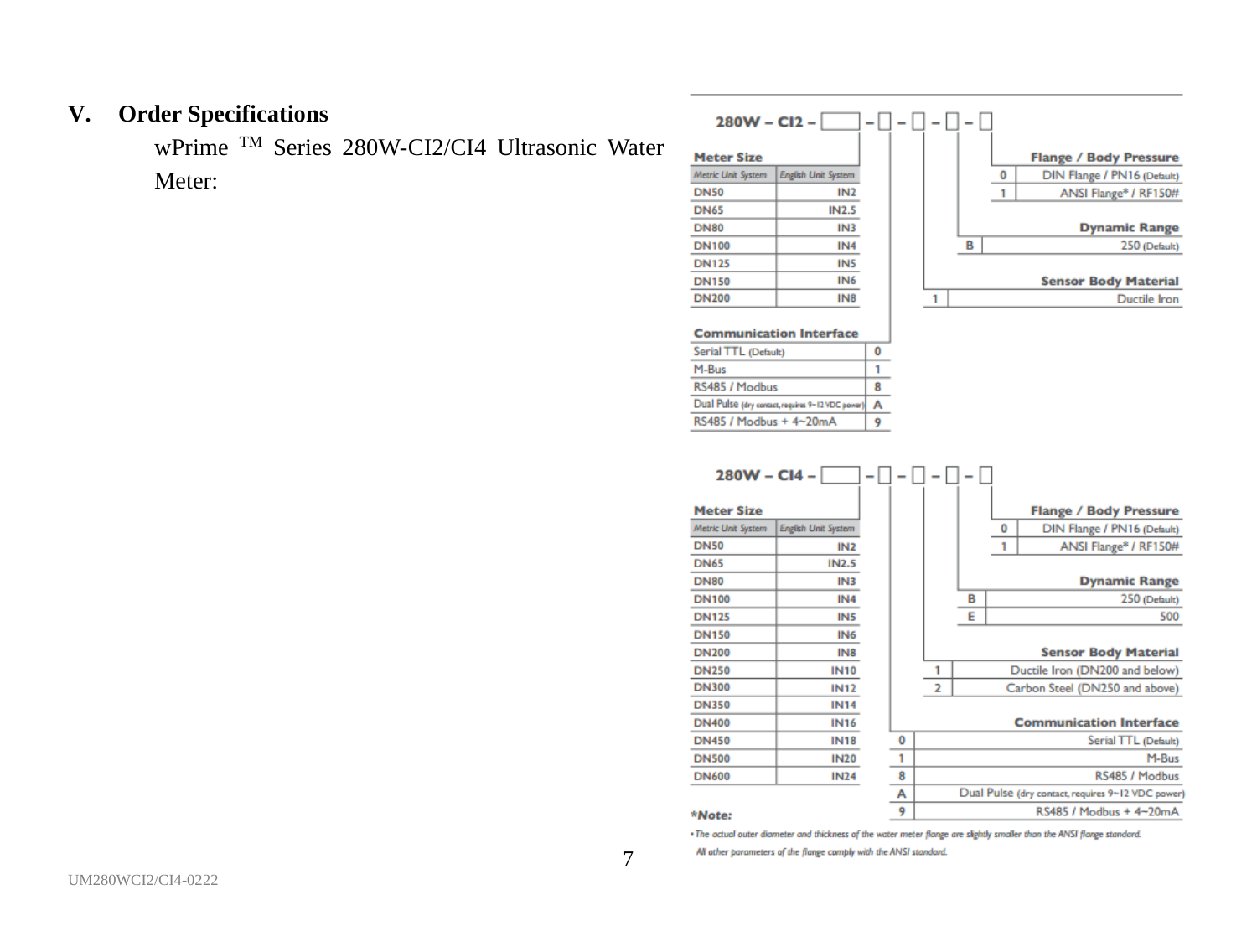# **VI. Interface/Communication**

The 280W-CI2/CI4 will have one of the many optional outputs pre-selected when placing the order. This section will describe each output:

- Pulse output
- MBus output
- Modbus/BACnet/RS485 output
- Analog output
- Wireless output

### **Pulse Output (Battery Powered)**



Four wires, Yellow: PP+, Green: PP-, Brown: PR+, White: PR-

Wire Size: AWG22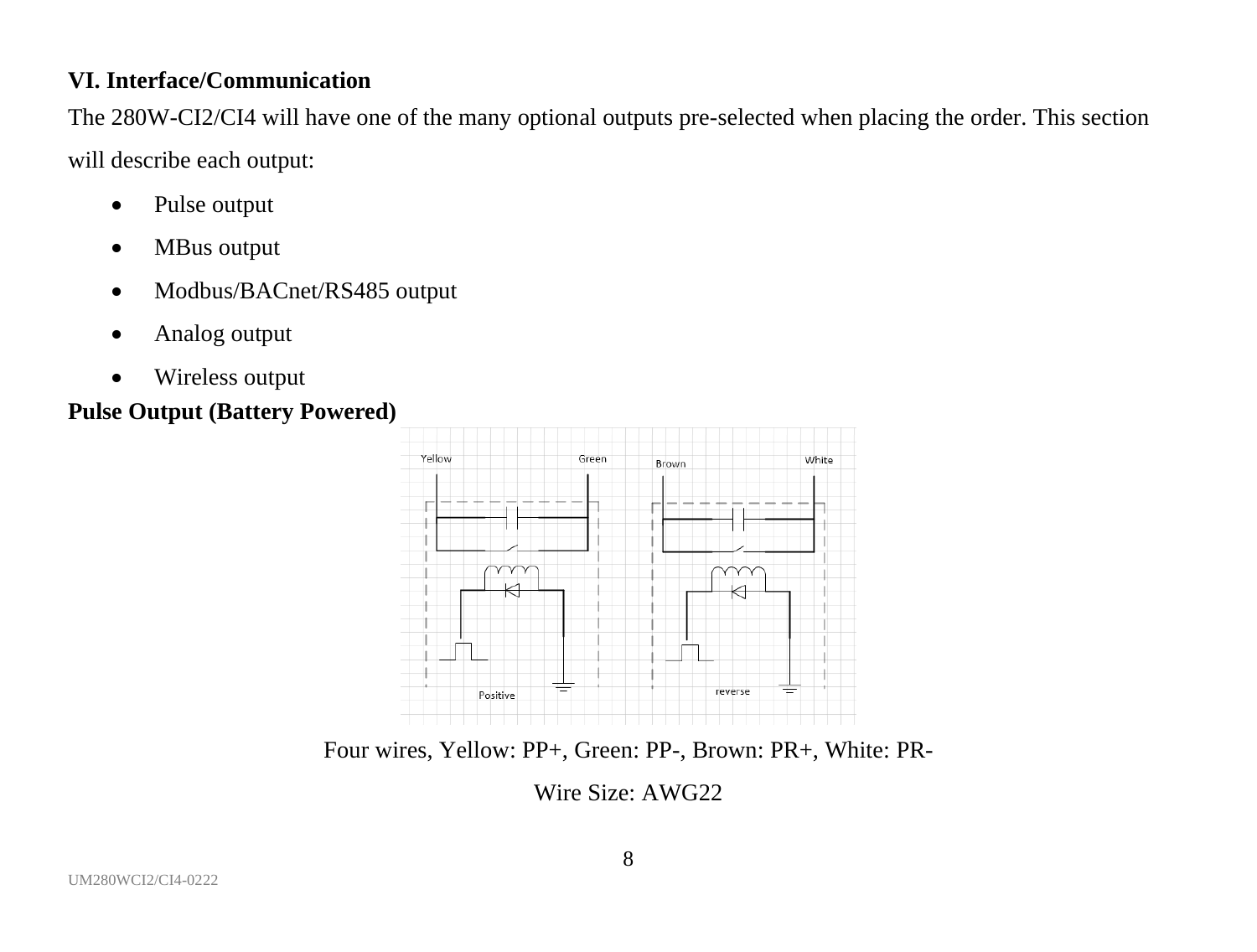# **Pulse Output (External Power Supply)**

This opto-isolated digital output is a dry reed pipe pulse. The allowable voltage range for the pulse is 5-24 VDC.

Consult the instrument representative or Spire Metering if you are uncertain as to the proper diagram interpretation and wires details:



Six wires, red: VDC (12-24V), black: GND, white: PR+, Brown: PR-; yellow: PP+, Green: PP-

Wire Size: AWG22

The following are the relevant parameters of the pulse:

| Parameter                                                                | Range of values                          |        |                 |       |       |        |        | Default(<=DN25) Default(<=DN40) Default(<=DN80) Default(<=DN150) Default(<=DN300) Default(<=DN600) Default(=DN1000) |
|--------------------------------------------------------------------------|------------------------------------------|--------|-----------------|-------|-------|--------|--------|---------------------------------------------------------------------------------------------------------------------|
| Update cycle                                                             | 8s~3600s                                 | 60s    | 60s             | 60s   | 60s   | 60s    | 60s    | 60s                                                                                                                 |
| pulse width(ms)                                                          | $10ms^21000ms$                           |        |                 |       |       |        | 20     |                                                                                                                     |
| Pulse interval(ms)                                                       | $50ms^24000ms$                           |        | 10 <sup>c</sup> | 100   | 100   | 100    | 100    |                                                                                                                     |
| Pulse single amount (metric) $2m^2$ 1m <sup>2</sup> 500L 100L 30L 10L 2L |                                          |        | 10L             | 30L   | 100L  | 500L   |        |                                                                                                                     |
| Pulse single amount (GAL, AWWA)                                          | 300GAL 150GAL 40GAL 10GAL<br>3GAL 0.5GAL | 0.5GAL | 3GAL            | 10GAL | 40GAL | 150GAL | 300GAL |                                                                                                                     |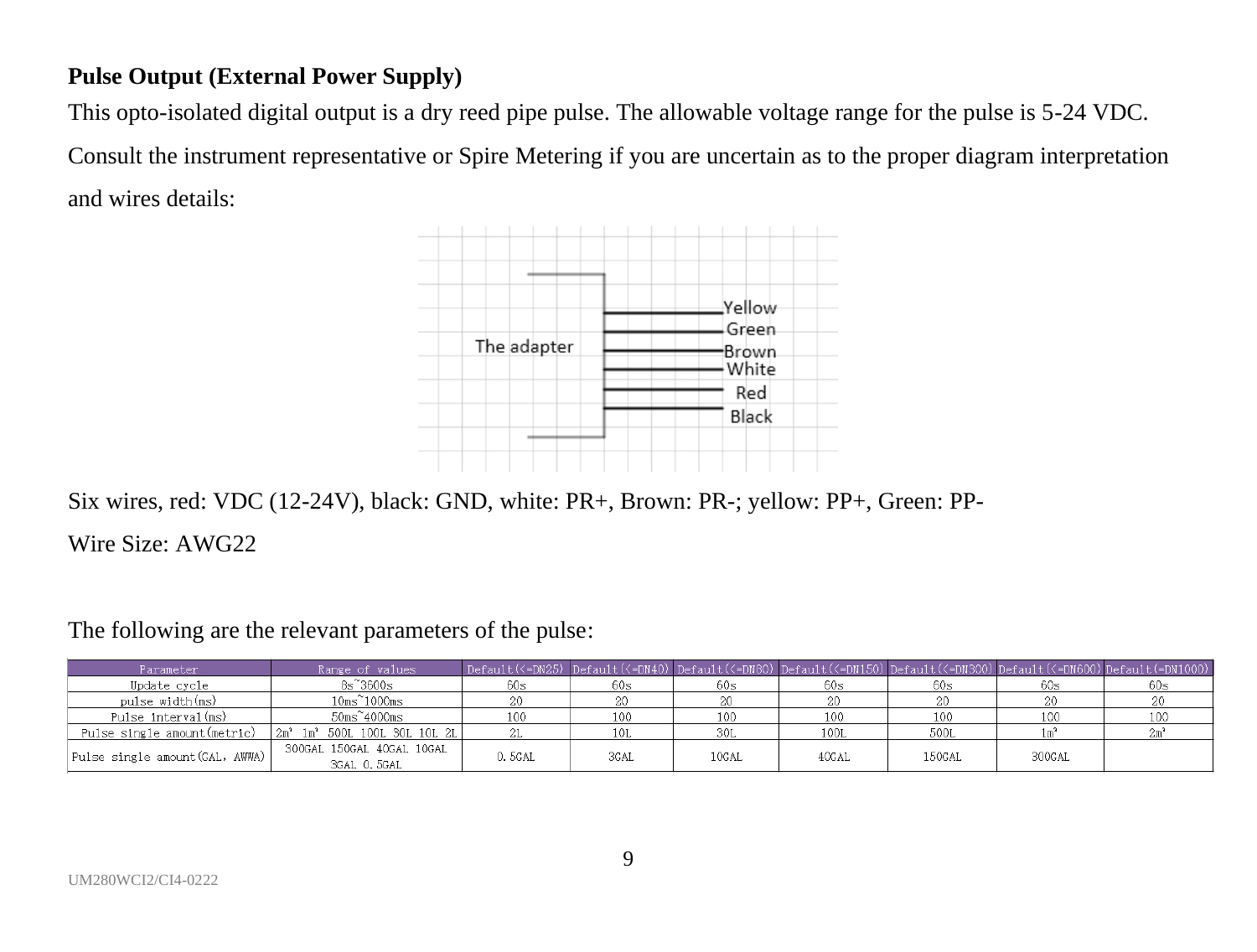#### **MBus/BACnet Output**

The M-Bus uses two wire cables which are going from the M-Bus Master / Repeater to each

M-Bus device (bus structure). The M-Bus is polarity independent and needs no line termination resistors at the end of the cables.

Any cable type may be used as long as the cable is suitable for  $42 \text{ V} / 500 \text{ mA}$ . Shielding is not necessary and not recommended since the capacity of the cable should be minimized.

In most cases a standard telephone cable is used which is a twisted-pair wire with a diameter of 0.8 mm each  $(2 \times$ 0.8 mm). This type of cable should be used for the main wiring. For the wiring to the meters from the main wiring (last 1 … 5 m to the meter) a cable with smaller diameter may be used.

The M-Bus system is a European instrument "bus" standard designed for domestic metering devices, such as water meters, heat/water meters, gas meters, etc., to communicate with data centers. The "bus" simply uses two non-polarized wires to achieve a variety of options for reliable meter reading, remote diagnosis, remote control, incremental pricing, time-based pricing, batch service, prepaid billing, and more. This 'bus' system is both simple and economical to wire and implement.

A typical M-Bus AMR system consists of a number of M-Bus utility meters, several M-Bus concentrators, a GSM/GPRS Data Transmitter Unit (DTU) for each M-Bus concentrator, and a data center. The M-Bus Concentrator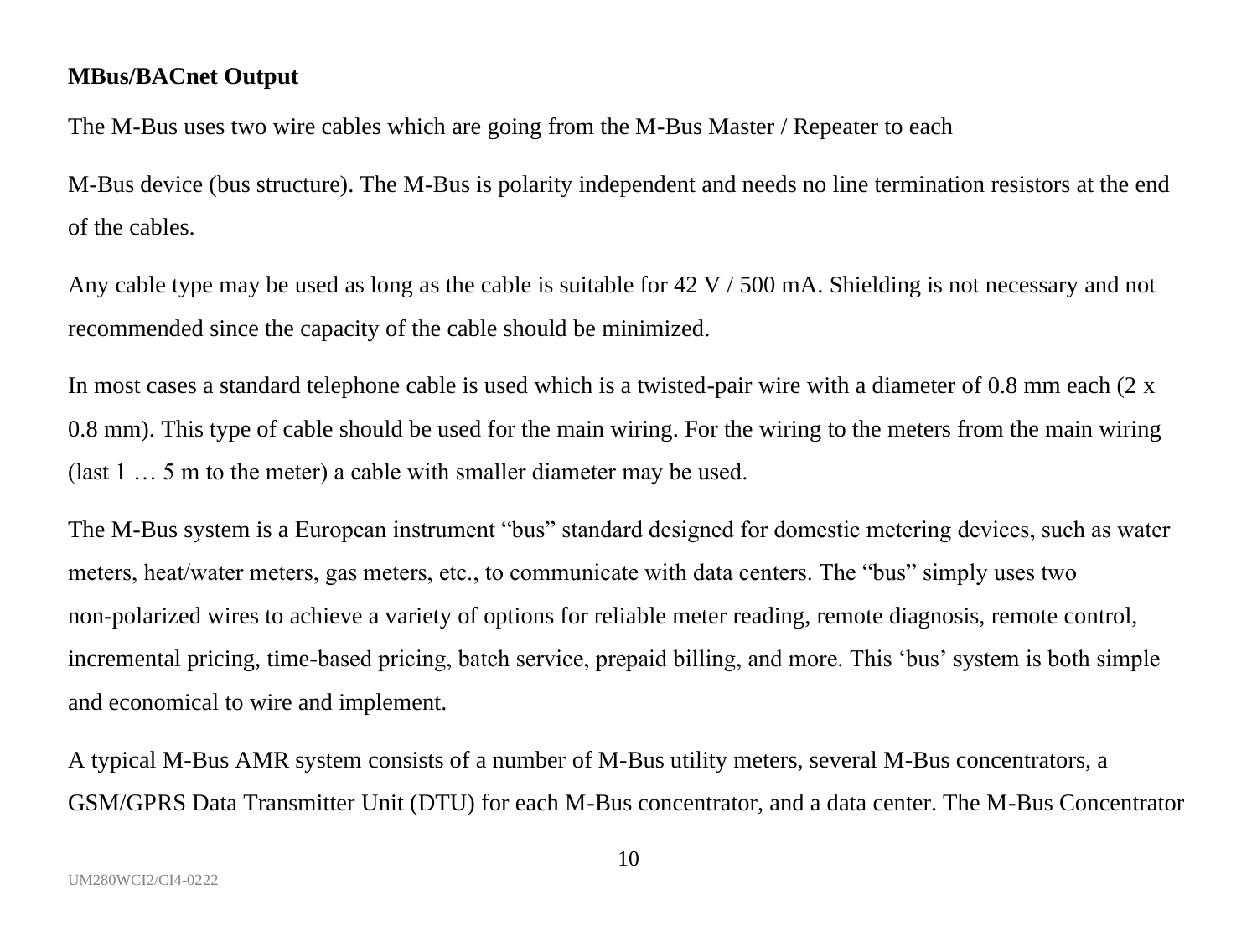communicates with the data center computer through a GSM/GPRS network. The data center first issues a meter reading command and sends it to the network. The DTU receives the command and forwards it to the M-Bus concentrator. Then, the concentrator either replies to the command with requested data or passes the command to its submeters transparently.

Please note that you may not need the DTU unit if you can connect the M-Bus concentrator(s) to your computer directly. Alternatively, you may connect the concentrator(s) to your computer through TCP/IP network by using Ethernet-232 adapters. Similarly, you may connect the concentrator(s) to your BACnet or MODBUS network by using proper adapters.

The 280C Concentrators are used for an AMR system to facilitate the communication between the data center and the M-Bus utility meters of the AMR system. These concentrators support up to 280 meters 280W-CI. A wireless M-Bus concentrator is also available, where the M-Bus concentrator is affixed with a GSM/GPRS data transmitter unit (DTU).

#### **RS485 Output Wiring Connection**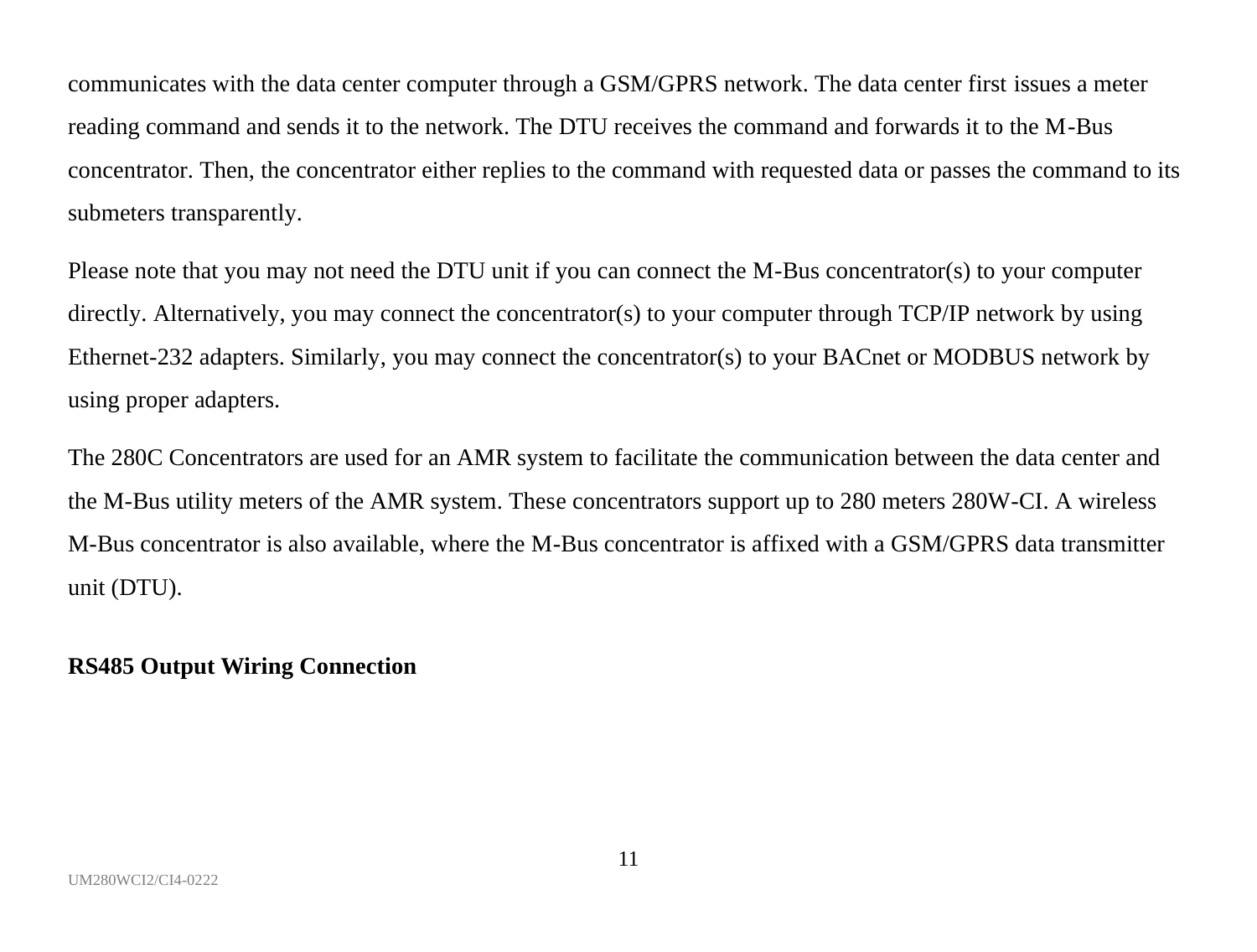

Four wires, red: VDC (9-12V), black: GND, blue: TX+, yellow: TX-

Wire Size: AWG22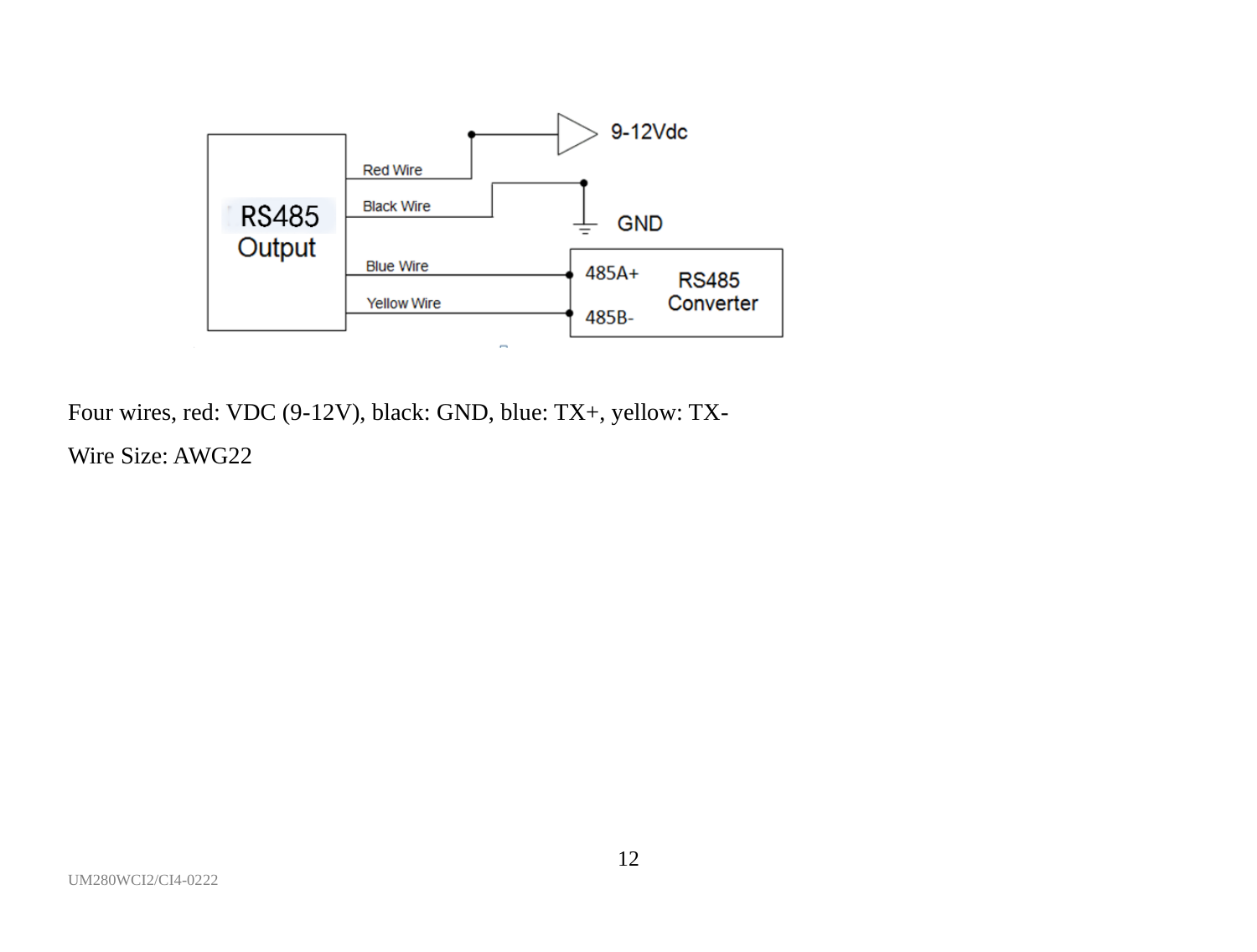#### **Modbus Output Wiring Connection**



Four wires, RED: VDC (9-12V), BLACK:GND, BLUE:A+, YELLOW:B-

The 280W-CI2/CI4 meter is equipped with MODBUS serial communications to volume rate data, volume data in a variety of engineering units. You select the engineering units you wish to use by mapping to the appropriate registers.

This document provides a suggested list of registers to use.

#### **Modbus Register Format and Networking Information:**

MODBUS RS485, 2-wire (half-duplex) serial output is master/Slave communication architecture with the 280W meter being the slave.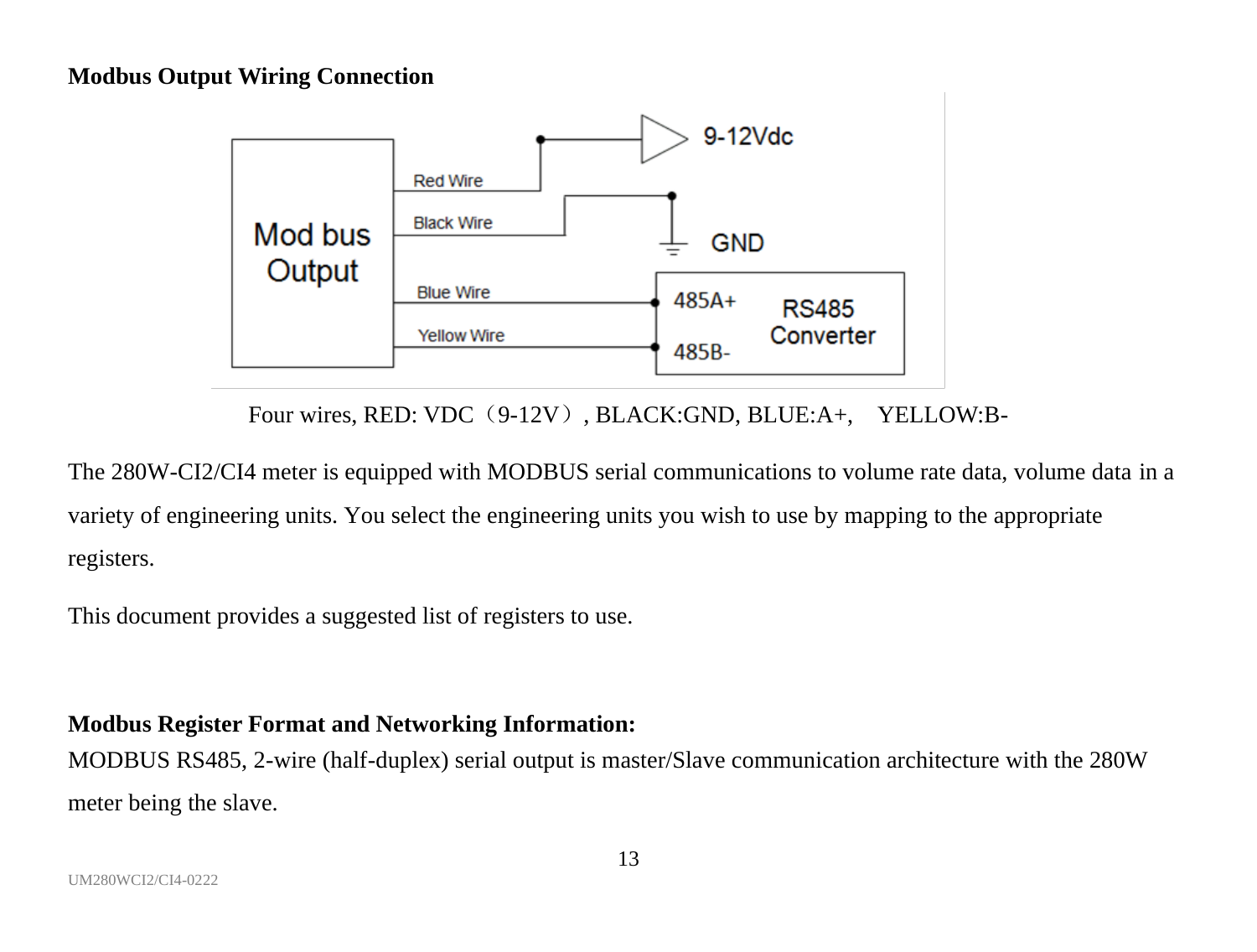With the MODBUS module option, the 280W supports standard MODBUS protocol:

- Baud Rate: 9600 bps
- Checksum: None
- Data bit: 8 bits
- Stop bit: 1 bit
- 1. All registers are 16 bit MODBUS Holding Registers.
- 2. MODBUS Holding Registers are used in 4 different ways.
	- •As an Analog Value: In some cases these values are scaled by multiplying the register contents by a fixed multiplier.
	- •As a status or mode indicator where the register value can be "1" or "2"...etc.
	- •As a control register where the host can write a value.
	- •Registers are described below in the registers table.

#### **Modbus Register Table**

| Register  | # of      | Variable Name    | Data Type   | <b>Notes</b> |
|-----------|-----------|------------------|-------------|--------------|
| Address   | registers |                  |             |              |
| 0001-0002 |           | <b>Flow Rate</b> | <b>LONG</b> | ∗            |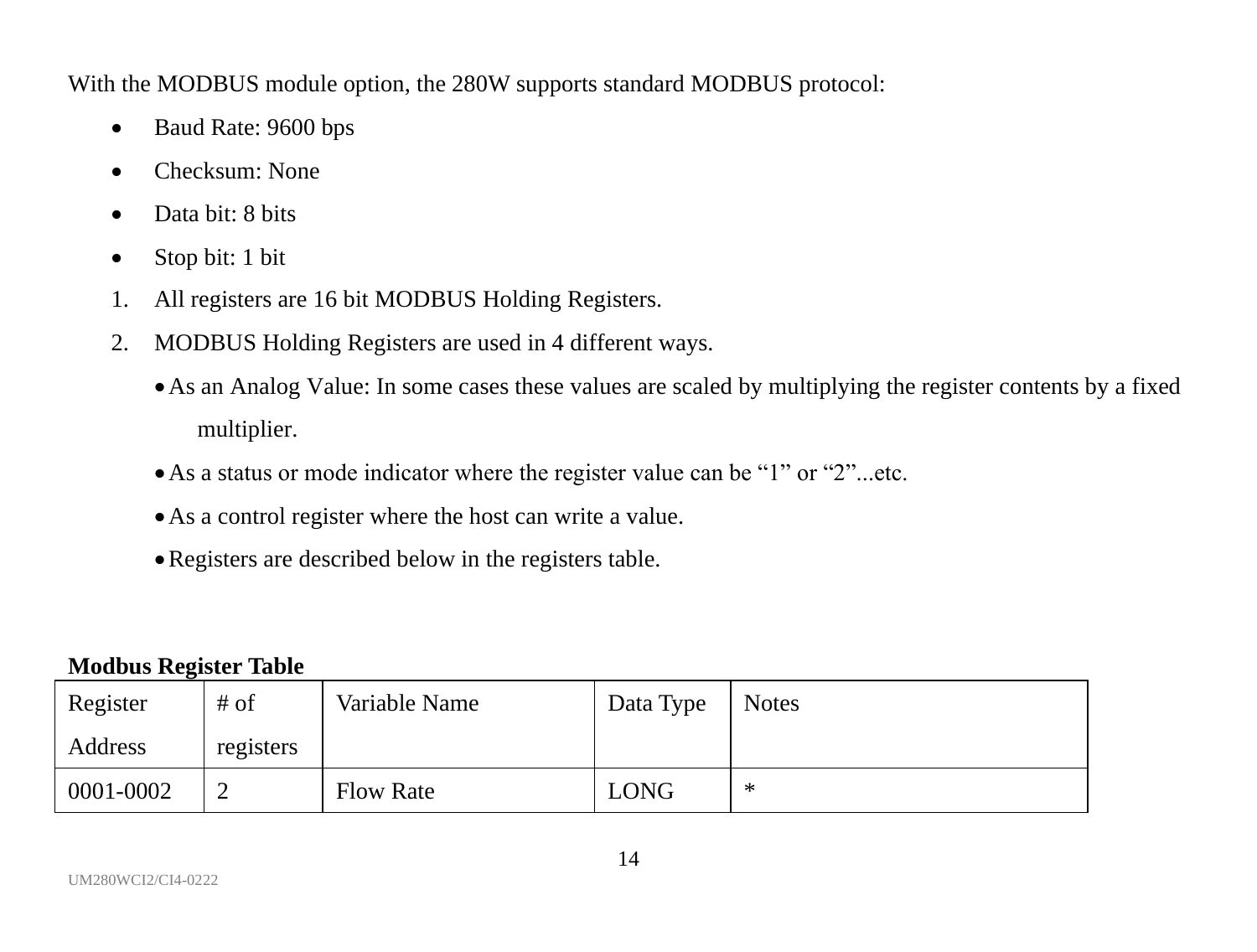| 0003-0003 | 1              | Flow Rate Unit           | <b>INTEGER</b> | *                                |
|-----------|----------------|--------------------------|----------------|----------------------------------|
| 0004-0005 | $\overline{c}$ | Power                    | <b>LONG</b>    | *                                |
| 0006-0006 | 1              | Power Unit               | <b>INTEGER</b> | *                                |
| 0007-0008 | 2              | <b>Flow Total</b>        | <b>LONG</b>    | $\ast$                           |
| 0009-0009 | 1              | Flow Total Unit          | <b>INTEGER</b> | *                                |
| 0010-0011 | $\overline{2}$ | <b>Heat Energy Total</b> | <b>LONG</b>    | $\ast$                           |
| 0012-0012 | 1              | Heat Energy Total Unit   | <b>INTEGER</b> | $\ast$                           |
| 0013-0014 | 2              | Cold Energy Total        | <b>LONG</b>    | *                                |
| 0015-0015 | 1              | Cold Energy Total Unit   | <b>INTEGER</b> | *                                |
| 0016-0017 | $\overline{2}$ | T1 /Supply Temp          | <b>LONG</b>    | $x0.01$ deg $C$                  |
| 0018-0019 | $\overline{2}$ | T2 /Return Temp          | <b>LONG</b>    | $x0.01$ deg $C$                  |
| 0020-0020 | 1              | <b>State</b>             | <b>INTEGER</b> |                                  |
| 0021-0022 | $\overline{2}$ | Working Time             | <b>LONG</b>    | Unsigned. second                 |
| 0023-0024 | 2              | Clock                    | <b>BCD</b>     | Writable. 3bytes BCD for second, |
|           |                |                          |                | minute and hour.<br>Low on left  |
| 0025-0026 | $\overline{2}$ | Date                     | <b>BCD</b>     | Writable. 4bytes BCD for day,    |
|           |                |                          |                | month and year. Low on left      |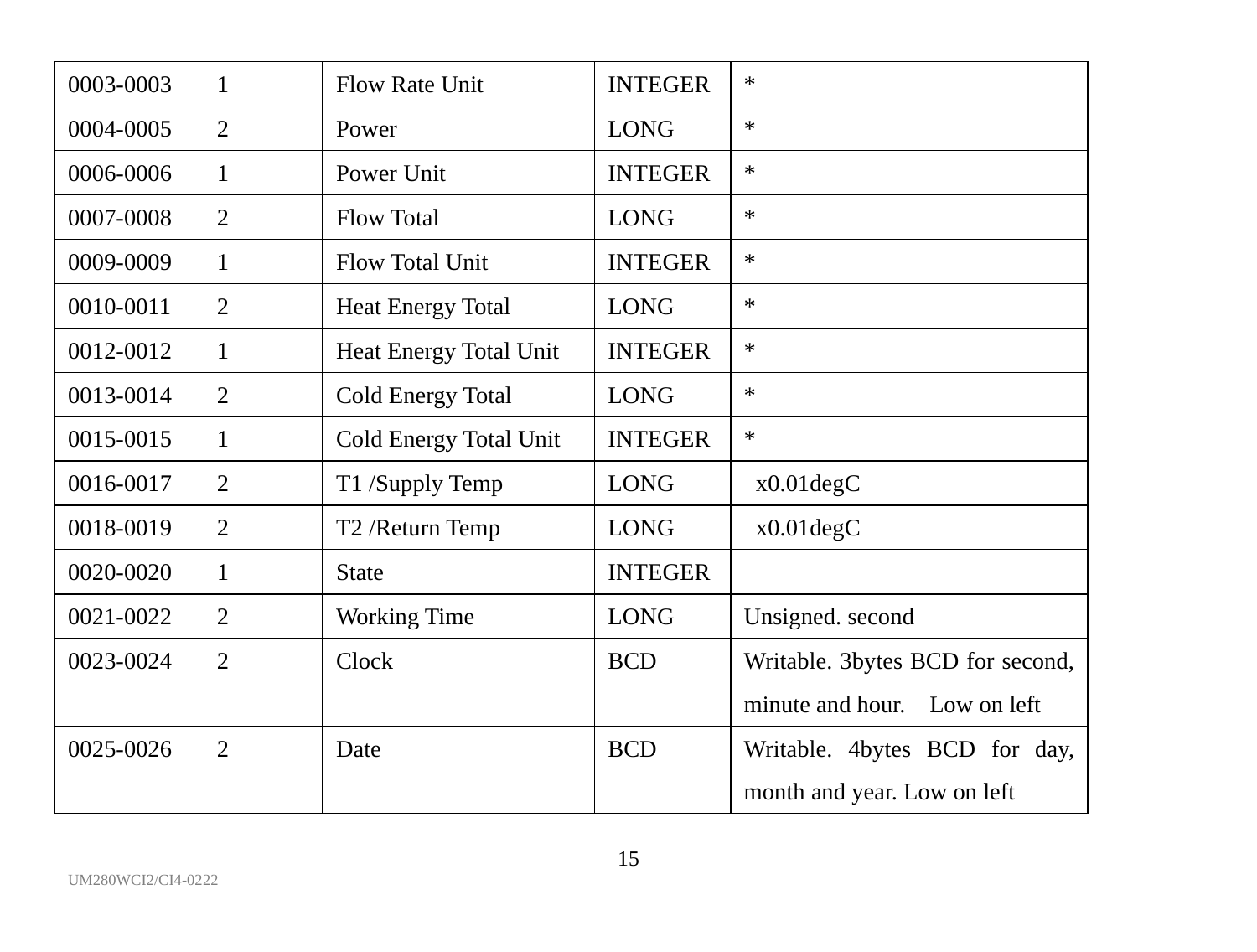| 0027-0027 | 1              | 4-20mA output current   | <b>INTEGER</b> | x0.01mA                            |
|-----------|----------------|-------------------------|----------------|------------------------------------|
|           |                | value                   |                |                                    |
| 0028-0029 | $\overline{2}$ | Flowrate/Energy rate at | <b>LONG</b>    | Unit similar to (0003)             |
|           |                | 4mA                     |                |                                    |
| 0030-0031 | $\overline{2}$ | Flowrate/Energy rate at | <b>LONG</b>    | Unit similar to $(0006)$           |
|           |                | 20mA                    |                |                                    |
| 0032-0032 | 1              | Size                    | <b>LONG</b>    | mm (saved in flash)                |
| 0033-0034 | 2              | SN#                     | <b>BCD</b>     | High on left                       |
| 0035-0035 | 1              | <b>MODBUS ADDR</b>      | <b>INTEGER</b> | Writable (saved in flash), default |
|           |                |                         |                | 1                                  |
| 0036-0036 | 1              | Meter Type              | <b>INTEGER</b> | $BIT0=0$ : water meter             |
|           |                |                         |                | $BIT0=1$ : heat meter              |
|           |                |                         |                | (saved in flash)                   |
| 0037-0037 | 1              | Comm Mode Select        | <b>INTEGER</b> | Writable.                          |
|           |                |                         |                | 0 - 9600/MODBUS<br>(Default) ;     |
|           |                |                         |                | 1-2400/Mbus**                      |
| 0038-0038 | 1              | <b>Firmware Version</b> | <b>INTEGER</b> | Hex                                |

Data Format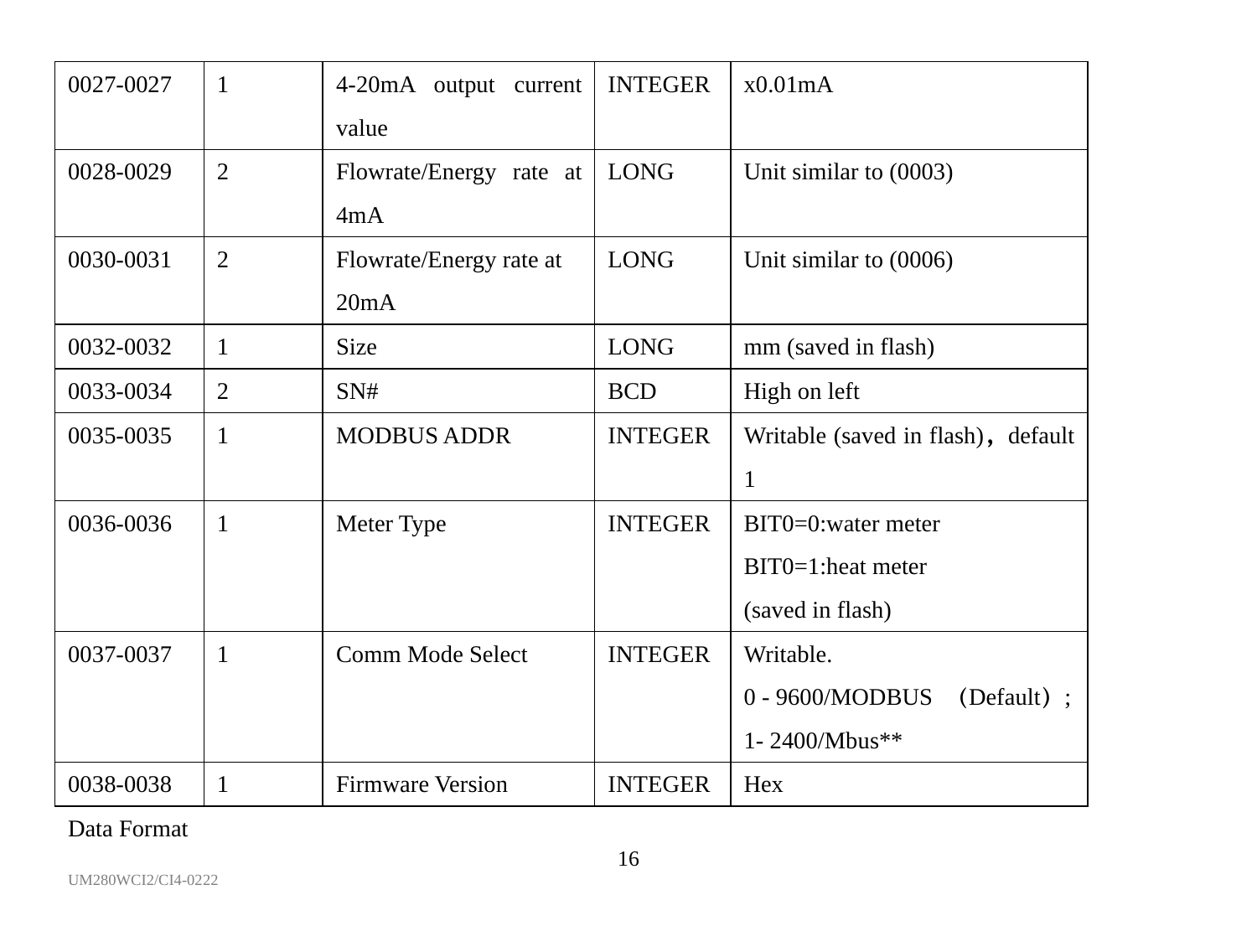For LONG data, it has 32bits. Thus, two registers are used to store a LONG. The first register (lower address) is for the lower 16bits of the data. The second register (higher address) is for the higher 16bits of the data.

**\*\* Use factory software to change the communication protocol. If you set the Communication Mode to 1, and set the duration to 6556, then the meter will switch to M-Bus protocol. Resetting the external power will switch the mode back to MODBUS protocol.**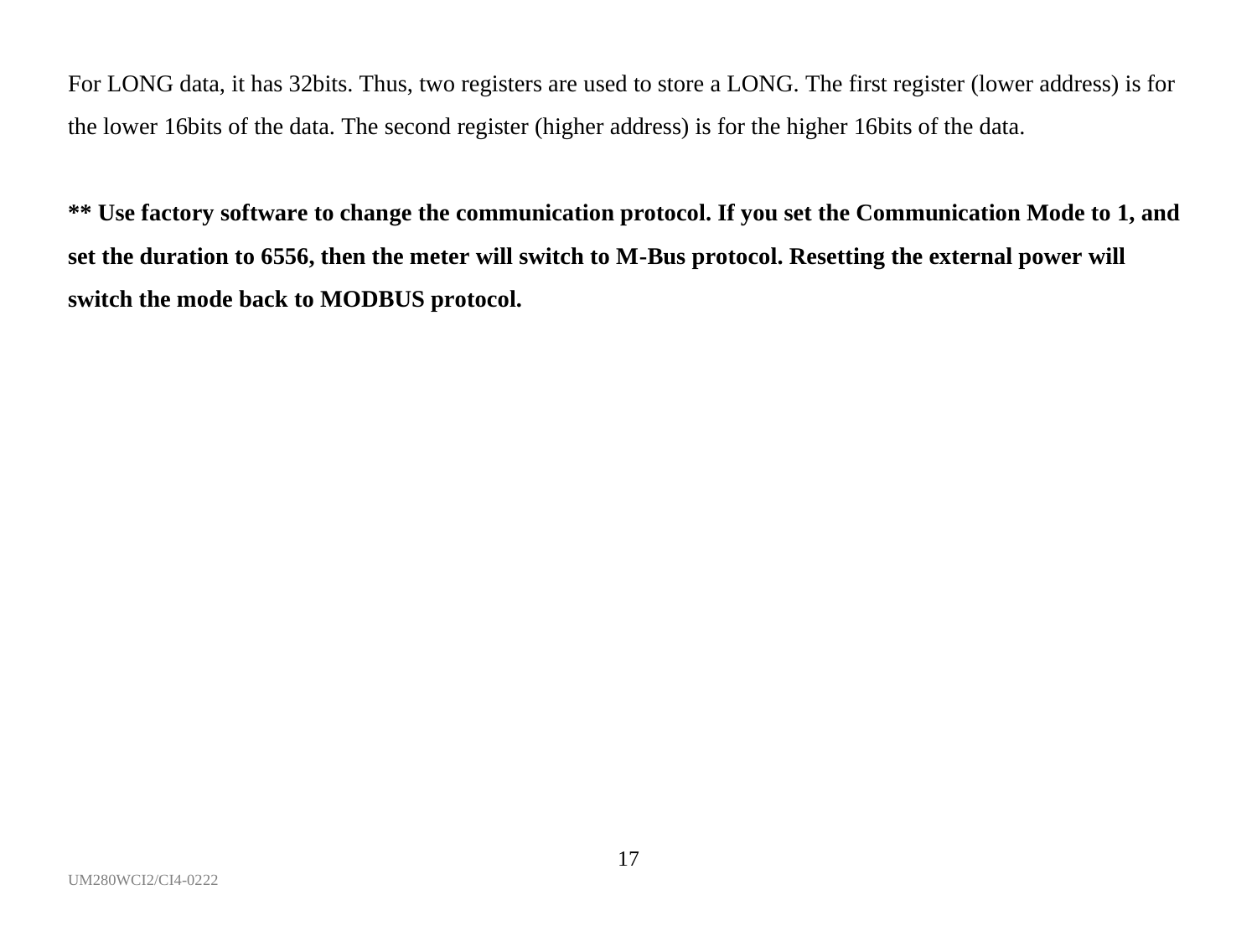# **Analog Output**

The current output is passive 4-20 mA. 4 mA is always "0" (zero) flow and the 20 mA is factory programmable at the max flow rate of the meter.

Below is the diagram showing the wiring details:

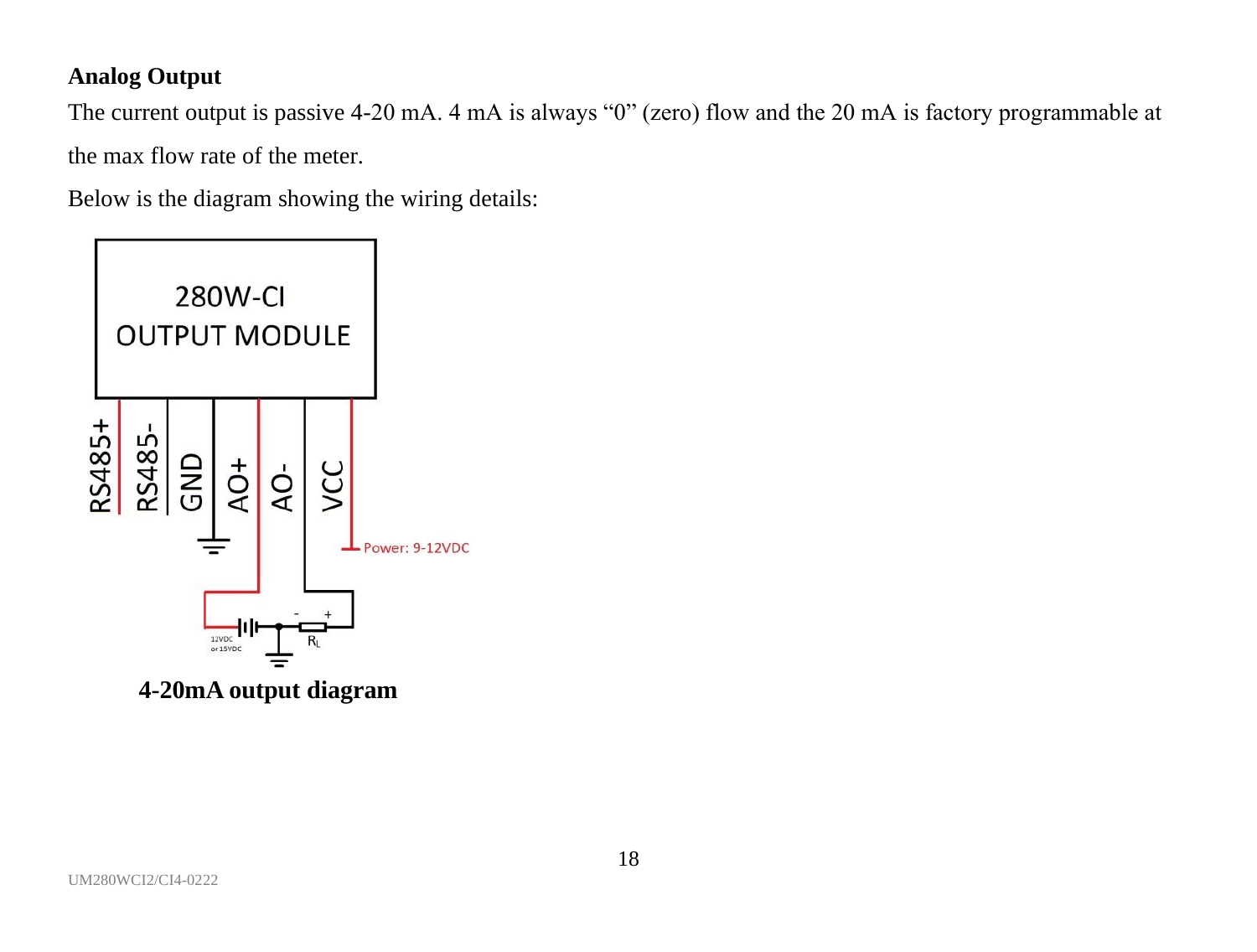#### **Wireless Output**

The 280W-CI2/CI4 could be remotely monitored with its robust and reliable wireless module. This module can be RF (for short distances, less than 2K feet), GPRS or GSM. All the data can be monitored and analyzed using our software.

For details on the wireless interface, please consult with our tech support department by phone at +1978-263-7100 or by email at [support@spiremt.com.](mailto:support@spiremt.com)

# **VII. Notices for Installation**

- $\Diamond$  Flush pipes before installation to avoid gravels and other foreign objects.
- $\Diamond$  Install a valve and filter before the water meter.
- $\Diamond$  Do not touch the electrical part or pull wires to avoid damage during installation.
- $\Diamond$  Reserve an adequate space for maintenance during installation.
- $\diamond$  When the water meter is installed in a horizontal or inclined way, the ultrasonic flow probe on pipes shall be placed horizontally, and when installed in a vertical way, make sure the water flows from down to up.
- $\diamond$  Please note that the arrow direction on the pipe shall be consistent with the water flow direction during installation.
- $\diamond$  During installation, avoid misaligning the joint washer as it may block flow and affect accuracy of the water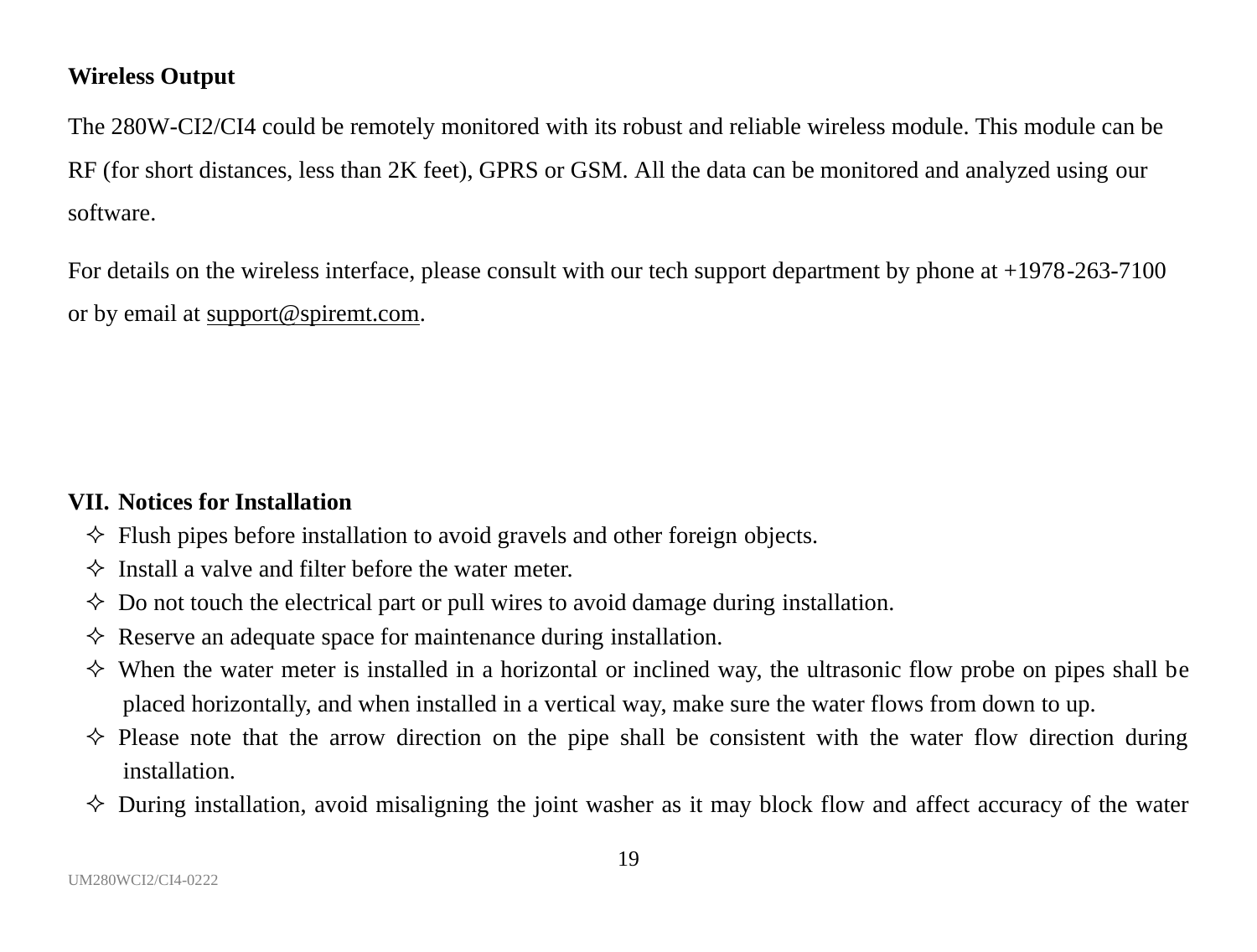meter.

- $\Diamond$  The water meter shall not be installed at the place that may be affected by strong mechanical vibrations.
- $\Diamond$  Installation Figure:



#### **Special Notices:**

1. Be sure to install an on-off valve and filter before the water meter and another on-off valve is recommended after it for maintenance.

2. If the ultrasonic water meter is installed through flange, make sure the parallelism between water meter flange and pipe flange is not more than 0.5% of flange outer diameter and is less than 2mm, otherwise it may result in damage to the water meter.

- $\Diamond$  Ensure 5 times and 3 times of straight pipe run before and after the water meter, respectively, during installation.
- $\Diamond$  Do not test the water meter until the testing arrow flickers.
- $\Diamond$  The water meter shall refresh the display at every 8 seconds and read the water meter (including the starting value and end value) 8 seconds at least after the valve is closed when test the water meter, otherwise the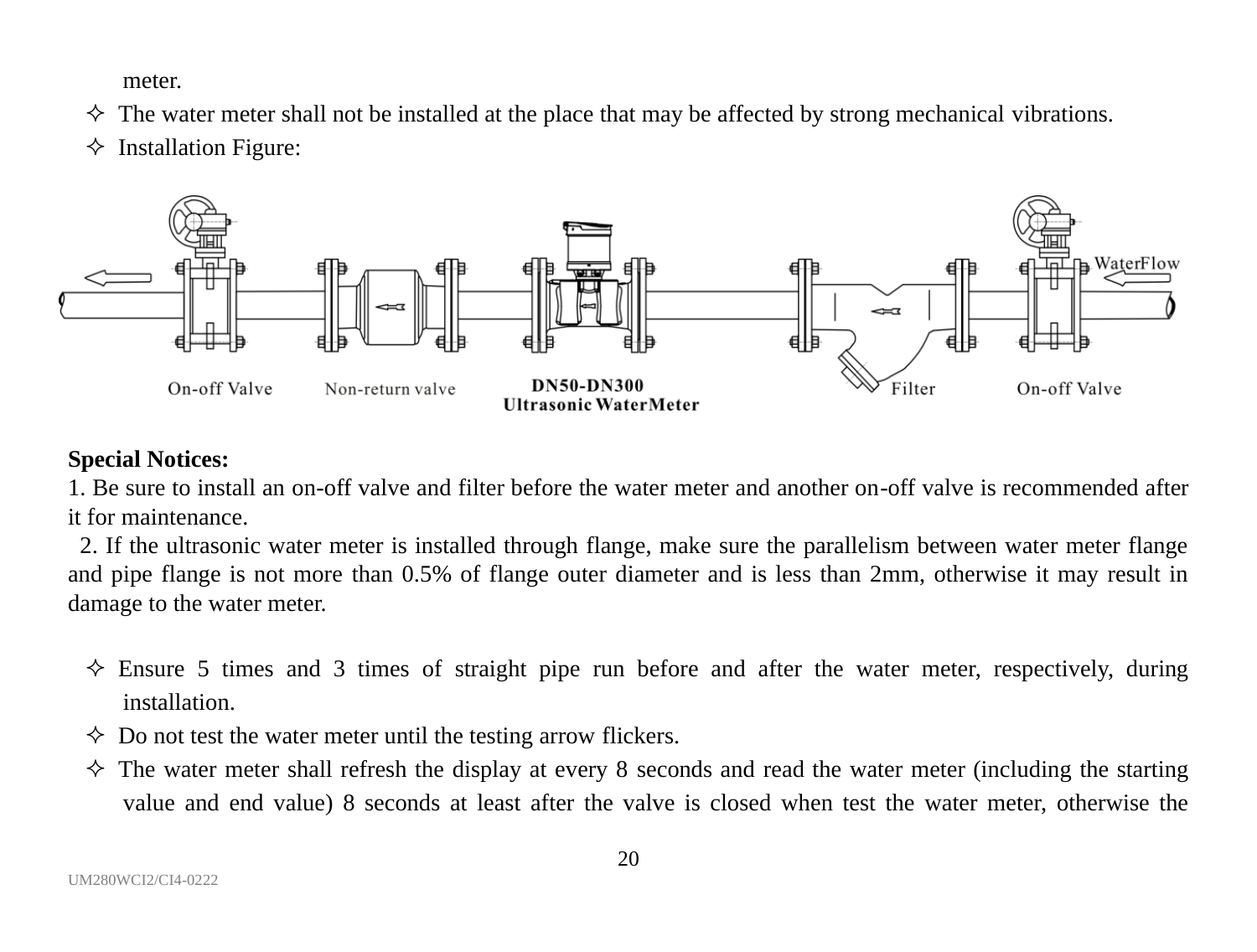testing results may be affected.

- $\diamond$  Please make sure the medium flow is within the flow range of the water meter during test and use, otherwise it may result in damage to the water meter.
- $\Diamond$  In case of any malfunction (e.g., metering failed) during use, please contact the manufacturer and do not attempt repair.
- $\Diamond$  The product is designed with a disposable anti-disassembly seal which shall be removed only by appointed personnel, or otherwise it shall void the warranty and compromise after-sales service.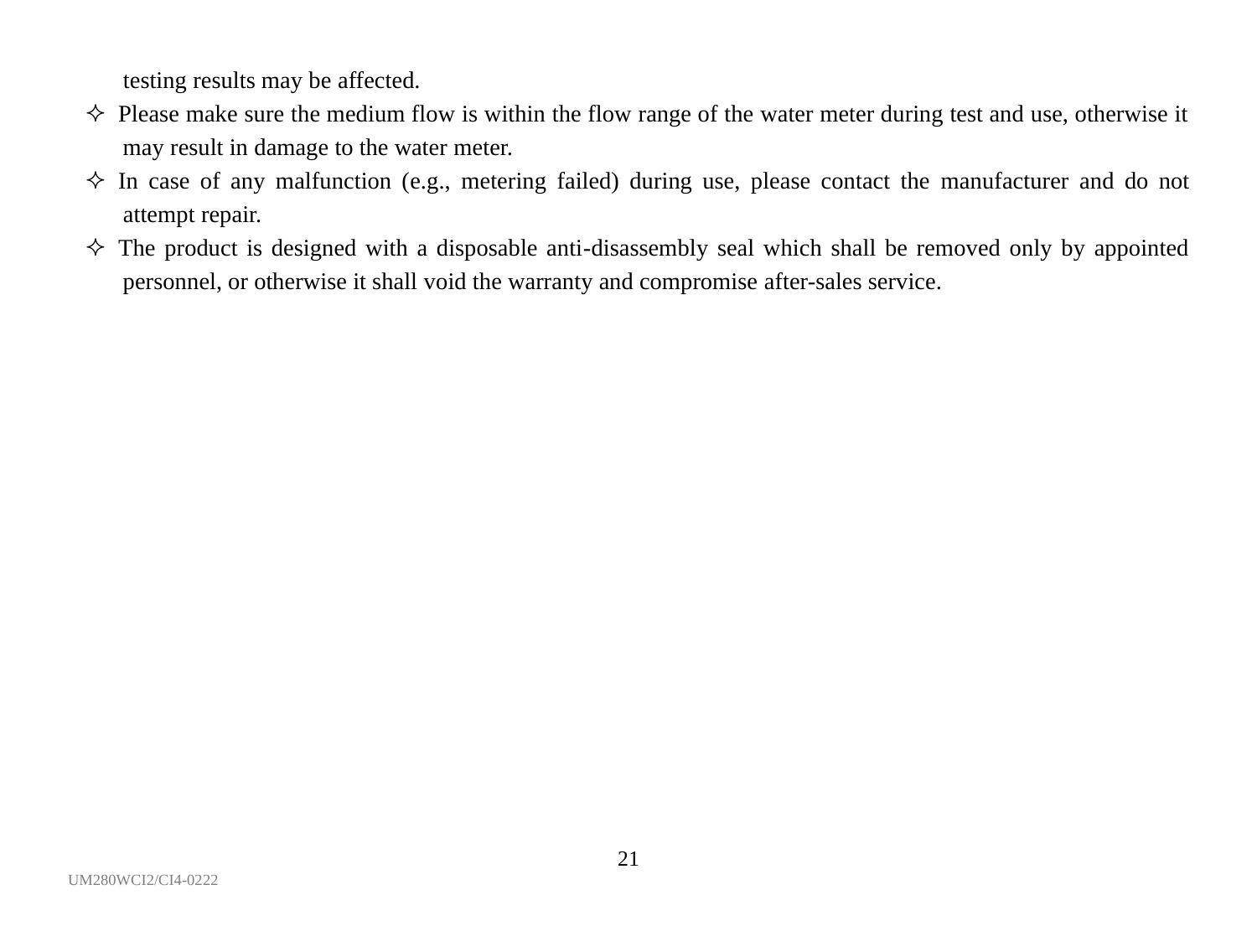#### **Warning:**

**The product contains disposable lithium batteries which shall be removed and replaced only by appointed personnel. If the batteries are replaced with incorrect ones, cut open or exposed to conductive materials, liquid, or high temperature (higher than 55℃), etc., it may result in an explosion or personal injury. Please follow the local regulations to dispose the discarded or damaged batteries.**

### **VIII. Product Recovery and Environmental Protection**

- $\Diamond$  For the purpose of environmental protection, we are making every effort to ensure that all materials used in the product can be recovered in an environmental-friendly way.
- $\Diamond$  Disposal by Recovery Department: users can send the complete product to be recovered to the national\local recovery/recycling department with the below material disposal recommendation form.
- $\diamond$  Dispose by User: dismantle the product according to the material disposal recommendation form, and then send the dismantled parts to the national/local recovery department. Material Disposal Recommendation Form: